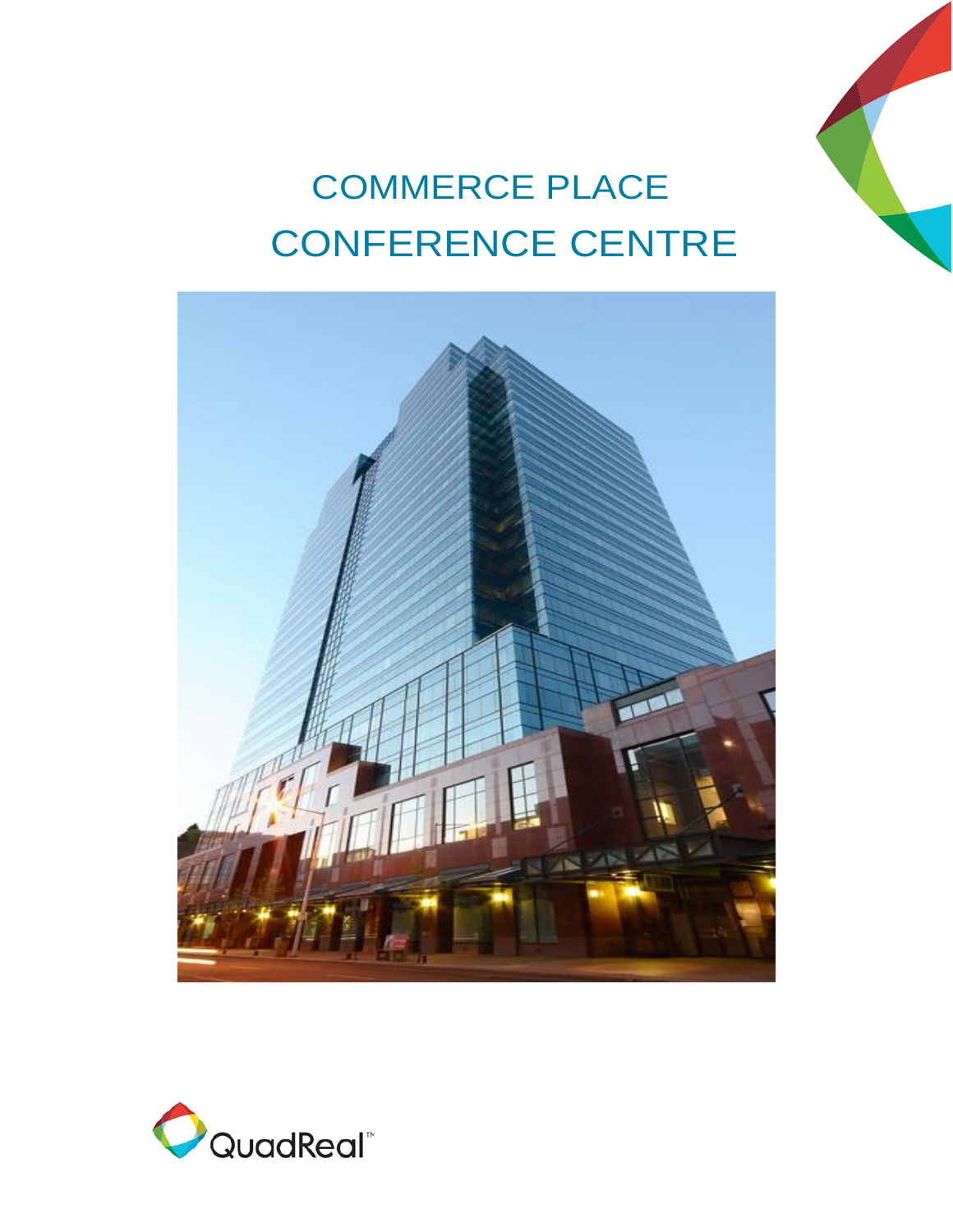### A GREAT VENUE FOR BUSINESS MEETINGS

The Commerce Place Conference Centre offers quality atmosphere and desirable meeting rooms which is designed for convenience and productivity. The facility has various gathering spaces in a modernized setting that creates a successful conference event and meetings.

#### GENERAL INFORMATION

The full self-service Conference Centre is designed to give you the capacity to run and set up your own meeting the way that suits you best. Being located on the 2<sup>nd</sup> floor of Commerce Place with the closest entrance situated on Jasper Avenue, the Conference Centre has 3 separate rooms which differ in size. Two of the rooms can be converted into one larger room by moving away the folding wall panel. All rooms have state-of-the-art audio-visual equipment, access to Internet, as well as video and conferencing capabilities.

The facility is available to all Commerce Place office tenants.

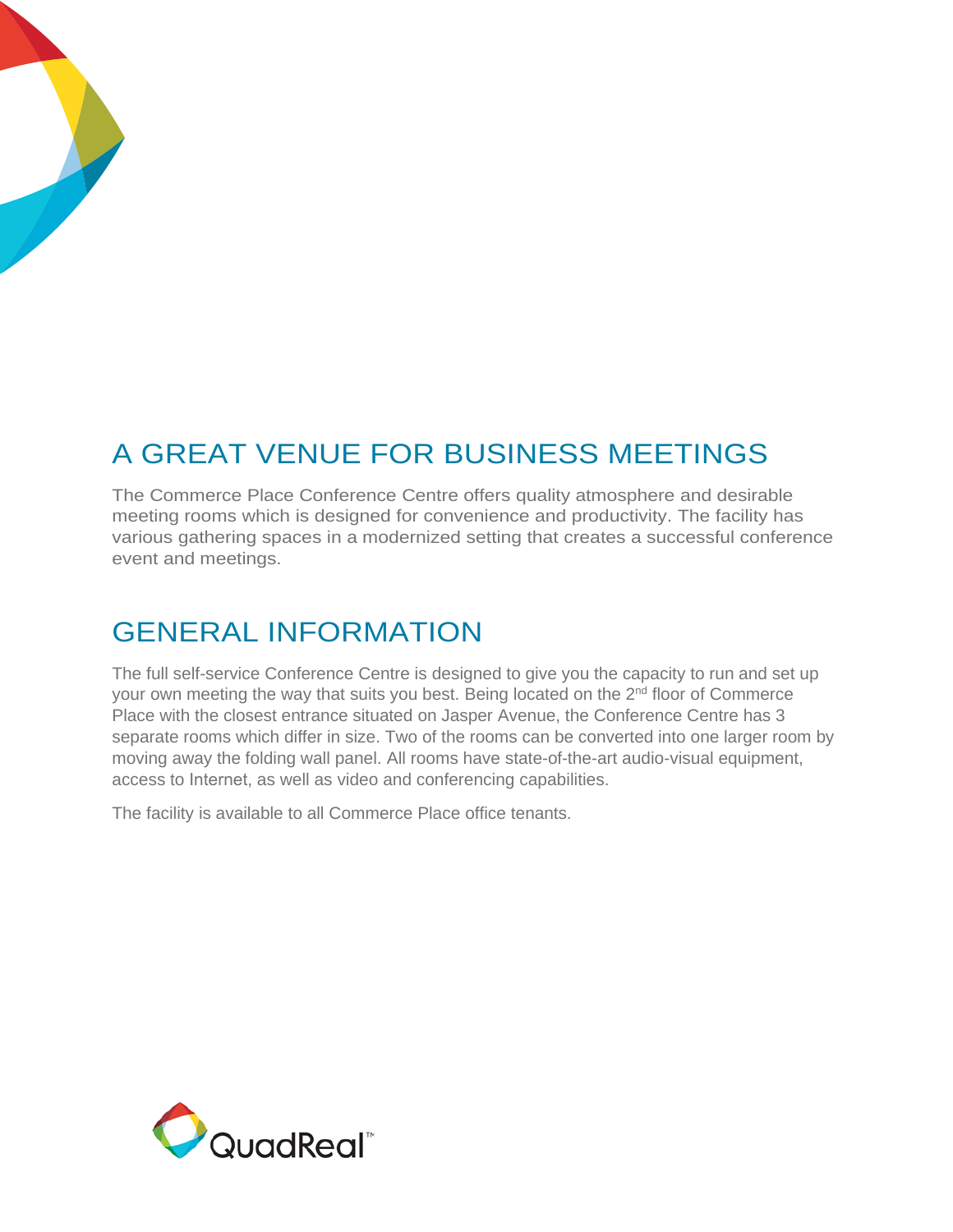#### ROOMS CHART

Tenants can expect flexibility and choice when choosing their Conference Room. From single room bookings with four different seating styles, to combined rooms which can accommodate over 130 individuals, this centre allows you the option to plan your event with confidence.

|                           |                                        | 皇皇<br>0.0<br>00<br>$Q$ $Q$<br>0.9. | 9999<br>8999<br>99995<br>00000<br>00000<br>00000<br>22223<br>00000<br>20925<br>22223<br>00001<br>20000<br>19995<br>00000 |                                  | 22222<br>9999<br>8999<br>22223<br>22225<br>22225<br>99999<br>22221<br>00000<br>00000 |
|---------------------------|----------------------------------------|------------------------------------|--------------------------------------------------------------------------------------------------------------------------|----------------------------------|--------------------------------------------------------------------------------------|
| <b>Conference</b><br>Room | <b>Room Dimensions</b><br>$L \times W$ | <b>Lecture Style</b>               | <b>Open Style</b>                                                                                                        | <b>Boardroom</b><br><b>Style</b> | <b>Panelist</b><br><b>Style</b>                                                      |
| Room A                    | $37'4'' \times 18'1''$                 | 20 seats                           | 49 seats                                                                                                                 | 16 seats                         | 39 seats                                                                             |
| Room B                    | $37'4'' \times 25'1''$                 | 30 seats                           | 90 seats                                                                                                                 | 28 seats                         | 70 seats                                                                             |
| Room A&B<br>Combined      | $37'4'' \times 43'2''$                 | 50 seats                           | 139 seats                                                                                                                | 44 seats                         | 109 seats                                                                            |
| <b>Boardroom</b>          | 13'11" x 16'2"                         | n/a                                | n/a                                                                                                                      | 12 seats                         | n/a                                                                                  |

 $88$ 

#### SEATING STYLE OPTIONS

There are four different seating styles available depending on the conference size and room of your choice. The four seating styles are:



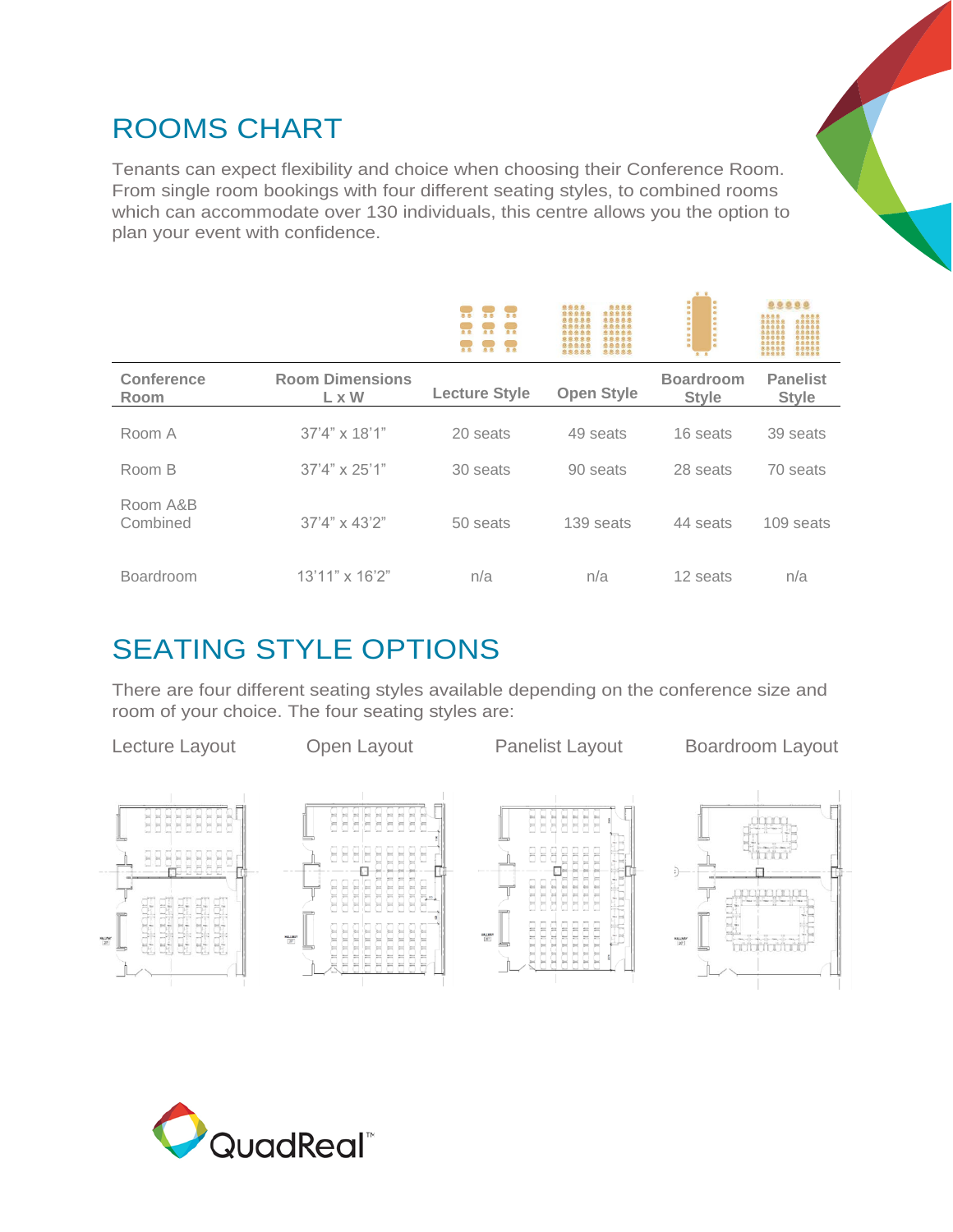#### FLOORPLAN

Hosting a successful business event requires a good handle on all the moving parts. To ensure a smooth process, you will find the floorplan below to give you the visual display needed when booking your conference room.



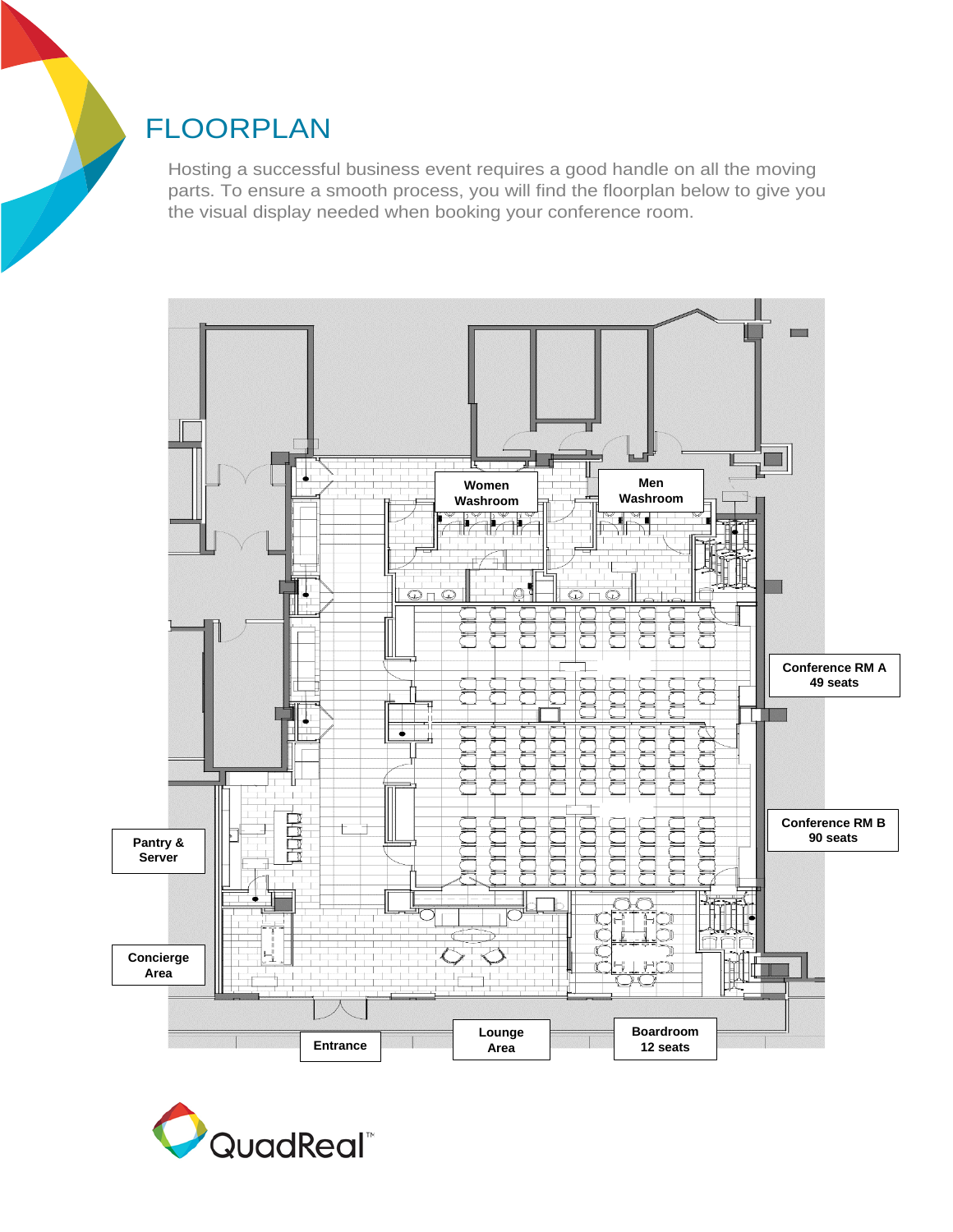### ROOM FEATURES

The features of the facility include the following features and audio-visual equipment.

- High Speed Internet
- Tables & Chairs
- Pantry & Server Section
- Water Cups
- Filtered Water from sink
- Refrigerator
- Dishwasher
- Kegerator
- Men/Women Washroom

| Room A & B                                                                    | <b>Boardroom</b>                                                                                 |
|-------------------------------------------------------------------------------|--------------------------------------------------------------------------------------------------|
| 7" Touch panel Control System for source,<br>volume, and presentation control | 65" Interactive Flat Panel Display with on-board<br>PC computer and wireless presentation system |
| <b>Motorized Projection Screen</b>                                            | HD Wide Angle Conference Camera &<br>Microphone                                                  |
| <b>High-lumens Ceiling Laser Projectors</b>                                   | Wireless Keyboard & Mouse                                                                        |
| Pan-Tilt-Zoom (PTZ) Conference Cameras                                        |                                                                                                  |
| Wireless Keyboard & Mouse                                                     |                                                                                                  |
| <b>HDMI</b> Cable and Wall Input                                              |                                                                                                  |
| Wireless Microphone System                                                    |                                                                                                  |
| Ceiling Voice tracking Conference Microphones                                 |                                                                                                  |
| Portable Podium                                                               |                                                                                                  |
| Whiteboard                                                                    |                                                                                                  |

#### BOOKING AND RESERVATIONS

**Tenants:** Commerce Place office tenants have priority use of the Conference Centre. Conference rooms can be booked up to three months in advance or with at least 72 hours' notice (3-days). There is no booking fee for Commerce Place office tenants. However, the booking allocation will be on a fair usage basis as well as on square footage the tenant occupies.

The Conference Centre is available Monday to Friday, 8:00AM to 4:00PM.

For more information please contact Tenant Services, QuadReal Office at 780.477.4400.



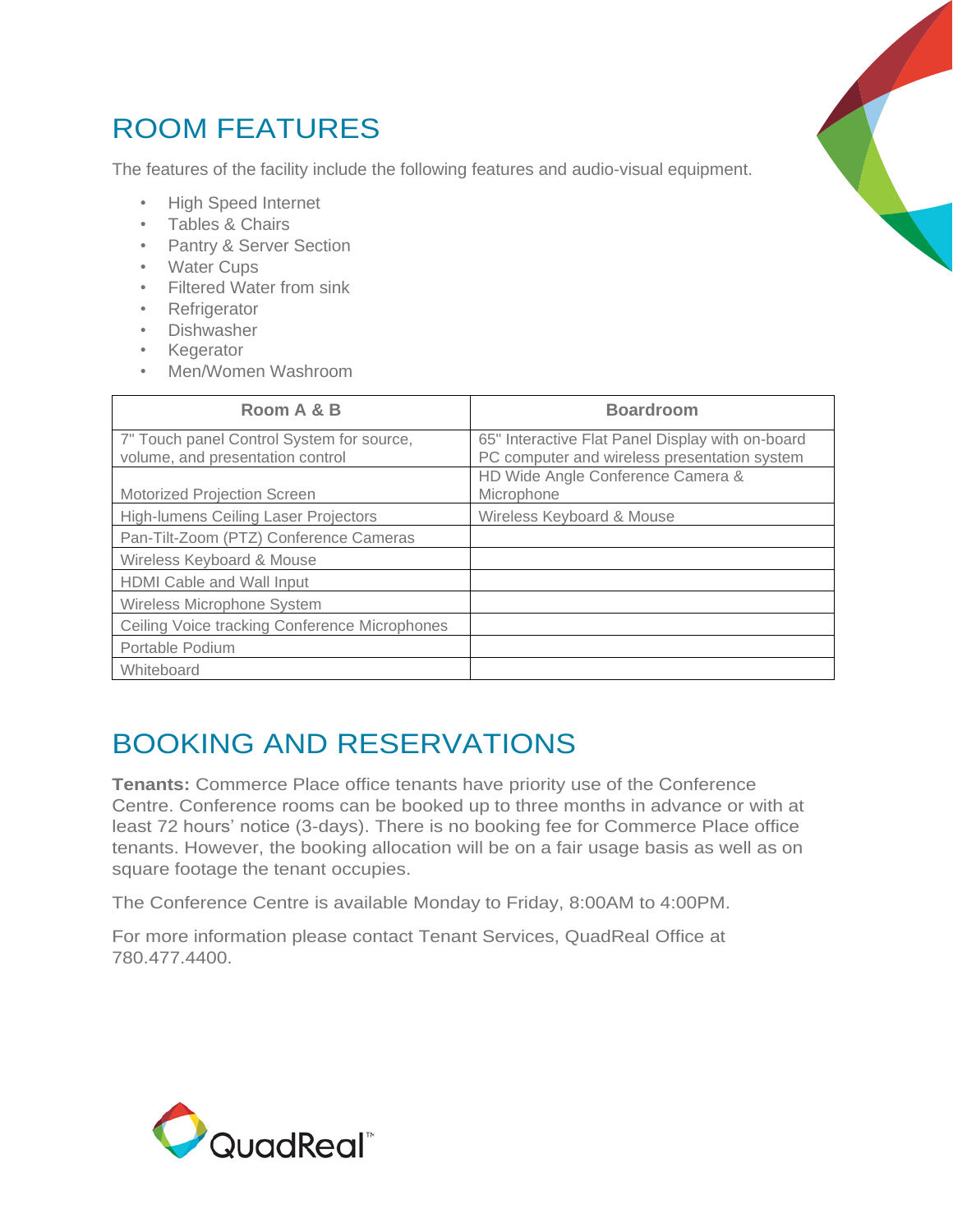#### HOW TO BOOK

 **Tenants:** Commerce Place office tenants can request a booking by:



QuadReal+ App is designed for you to have access to important information about Commerce Place and allows the freedom to view live availability of the Conference Centre meeting rooms.

While utilising QuadReal+, you have the option to submit your meeting request directly from the App.

Please follow the link which will direct you to the QuadReal+ App: <https://www.quadrealplus.com/>



An alternative booking option is to utilize QuadReal Connect. Log on to your QuadReal Connect account and submit a work request indicating all details such as date, time, duration, anticipated number of attendees and the primary contact for the booking.

Please use the following contact details to submit a request:

**TELEPHONE:** 1-877-977-2262 **E-MAIL**: [service@quadrealconnect.com](mailto:service@quadrealconnect.com)

Follow the below link which will direct you to the QuadReal Connect portal: <https://www.quadrealconnect.com/>

As soon as the request is submitted either via QuadReal+ or QuadReal Connect, our office will send a notification advising your booking is confirmed or unapproved.

Once your booking is confirmed, you will receive a Booking Form for your completion to ensure all necessary information is provided.

For extra enquiries or assistance, please contact our Tenant Services.

**Commerce Place Conference Centre 780.477.4400** [ecpreception@quadreal.com](mailto:ecpreception@quadreal.com) **Suite 240, 10155 – 102 Street**

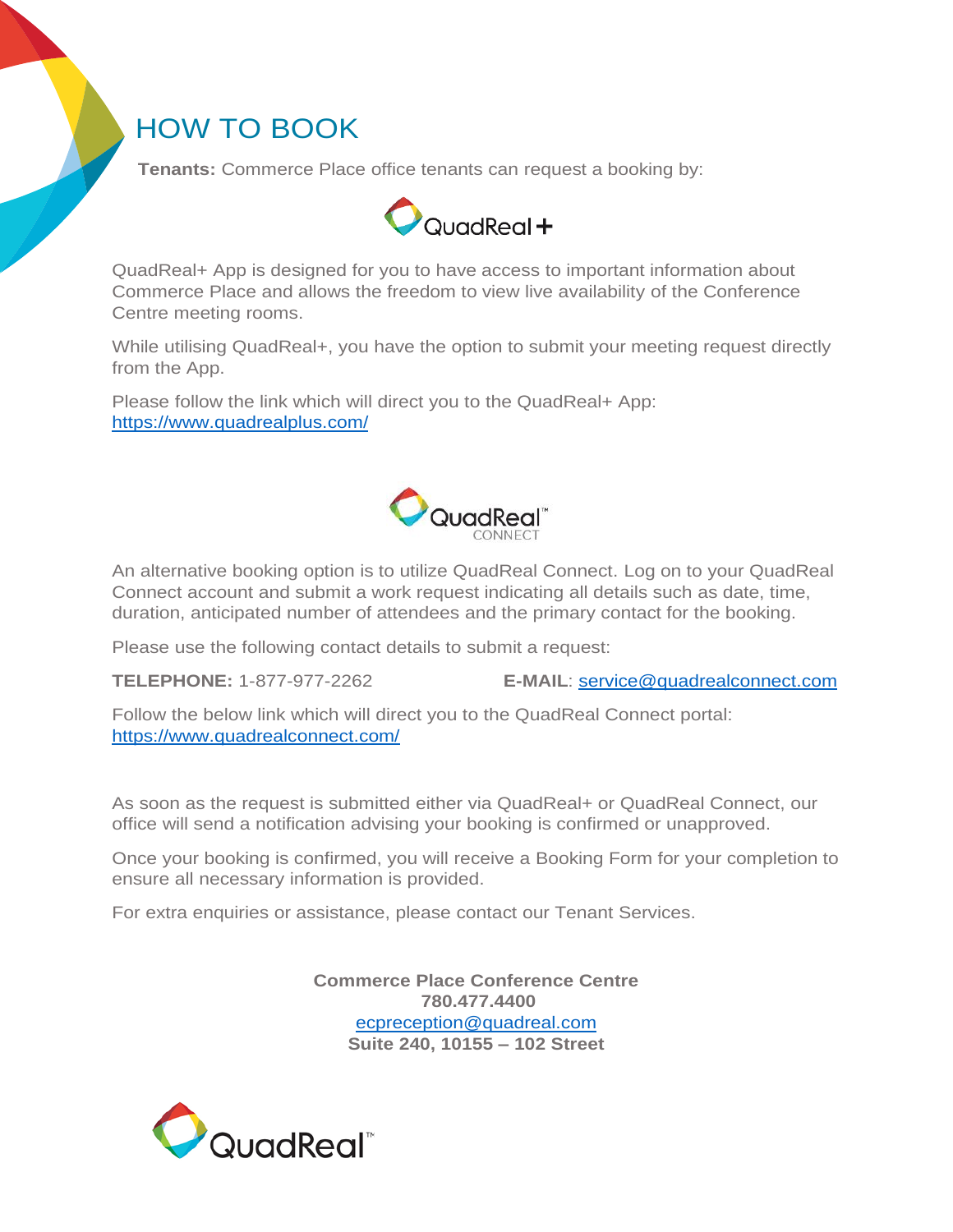### CATERING

You will find catering at Commerce Place to be an easy task. For your successful breakfast meetings and business luncheons, our retailers provide anything from informal coffee and doughnuts, sandwiches, and pop, to hot hors d'oeuvres and meals.

See individual stores and restaurants for menus and details.

| <b>CATERING COMPANY</b>               | <b>PHONE</b><br><b>NUMBER</b> | <b>WEBSITE</b>             | <b>MENU</b> |
|---------------------------------------|-------------------------------|----------------------------|-------------|
| Sunterra Food Market                  | 780-426-3791                  | www.sunterramarket.com     | Menu        |
| Edo Japan                             | 780-425-9704                  | www.edojapan.com           | Menu        |
| Lux Steakhouse & Bar                  | 780-424-0400                  | www.centuryhospitality.com | Menu        |
| McDonald's                            | 780-414-8541                  | www.mcdonalds.com          | Menu        |
| <b>Starbucks</b>                      | 780-401-1053                  | www.starbucks.ca           | Menu        |
| Subway                                | 780-497-7295                  | www.subway.ca              | Menu        |
| <b>Sweet Lollapalooza Confections</b> | 780-436-3190                  | www.sweetlollapalooza.com  | Menu        |
| The Chopped Leaf                      | 780-757-5323                  | www.choppedleaf.ca         | Menu        |
| <b>Tim Hortons</b>                    | 780-426-3800                  | www.timhortons.ca          | Menu        |
| Sushi-Ya                              | 780-423-0081                  |                            |             |
| Indian Spice Kitchen                  | 780-752-8886                  |                            |             |
| Lorenzo's                             | 780-425-3748                  |                            |             |
| Canton Wok                            | 780-426-1759                  |                            |             |
| Winston's                             | 780-420-6571                  |                            |             |

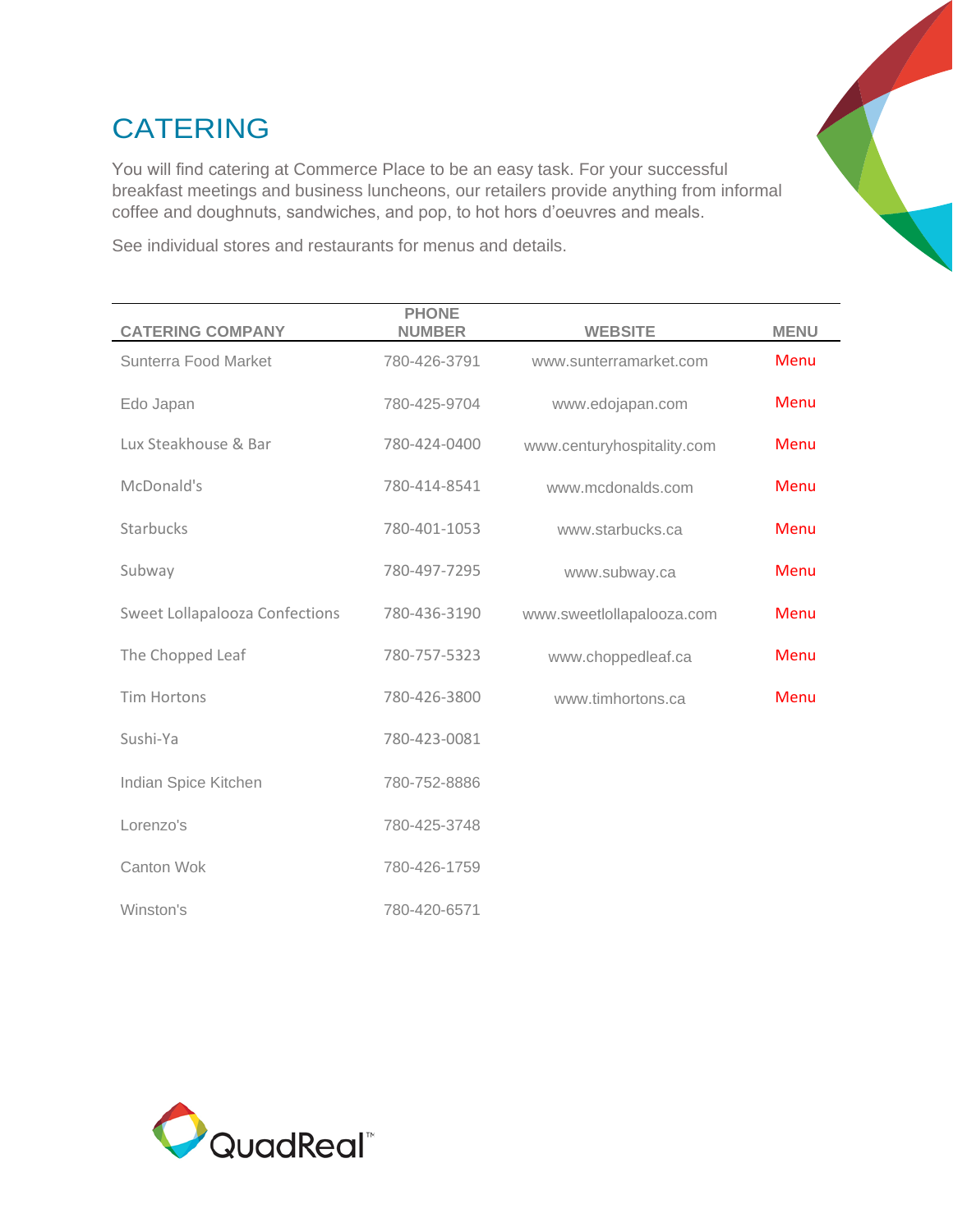## RULES AND REGULATIONS

At Commerce Place Conference Centre, QuadReal Property Group strives to provide you with the best possible service available. The below Rules and Regulations are standards set in place to keep the Conference Centre facility at its finest. Please read through the below information:

- 1. The tenant will be using the Commerce Place Conference Centre for standard business purpose and work-related events only.
- 2. The Conference Centre is a smoke-free environment.
- 3. All equipment and articles belonging to the Tenant must be removed from the Conference Centre upon completion of your meeting.
- 4. The facility business hours range from 8am to 4pm, Monday to Friday. Prior arrangements must be made with the Conference Centre Coordinator for alternative hours required.
- 5. Special instructions for caterer's must be communicated with the Conference Centre Coordinator (i.e.: early arrival times) at least 48 hours in advance.
- 6. Please note the Pantry & Server section is considered a communal space.
- 7. To avoid damage to wall finishes, the tenant cannot use tape or affix signage anywhere within the Conference Centre facility.
- 8. No cooking to be completed on site.
- 9. Alcohol will be allowed with prior permission from the Conference Centre Coordinator.
- 10. There must be proof of a liquor licence provided before the meeting and a copy handed to the Conference Centre Coordinator.
- 11. If an event planner is involved, they must check-in with the Conference Centre Coordinator at least 14 days prior to making decisions regarding usage of the Conference Centre space.
- 12. Outside Food and Service Providers must be arranged by the meeting host.
- 13. For catering and/or deliveries' pick up/drop-offs, please note that the loading dock temporary parking will be made available for 45 minutes maximum.
- 14. All cancellations must be done 48 hours prior to your event to avoid the late cancellation fee of 100.00 or in the event of a no-show on the booking date.